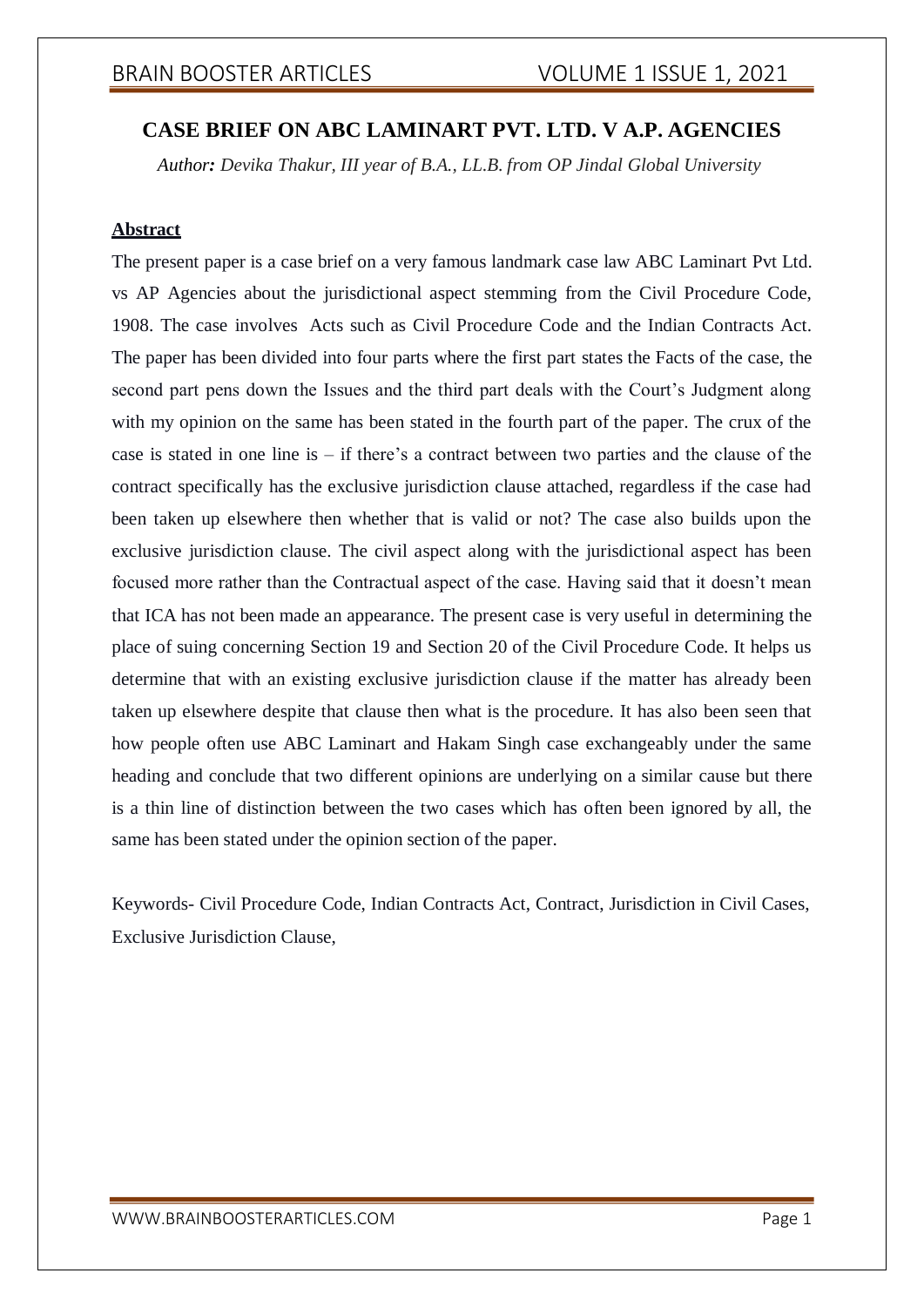# **Case: ABC LAMINART PVT. LTD. V A.P. AGENCIES Court: Supreme Court Citation: 1989 2 SCC 163**

#### **Facts of the Case**

The appellants in the said case are the manufacturers and suppliers of metallic yarn under the name 'Rupalon Metallic yarn' with their registered office being in Gujarat, falling within the jurisdiction of the civil courts of Kaira. The respondent on the other hand has a registered partnership firm of the same business as well as other allied products in Salem. On 2nd October 1974, both the appellant and the respondent entered into a contract wherein the respondent had to take 500 bobbins of metallic yarn from the appellants at Rs. 35 per bobbin as mentioned in the agreement clause. There was one more clause in the agreement 'clause 11'stating "Any dispute arising out of this sale shall be subject to Kaira jurisdiction". The confirmation of order was then sent to the respondent at his Salems' address along with the general terms and clauses. Disputes arose in default of payment after which the respondent filed a suit of recovery in the court of the subordinate judge at Salem against the appellants for the recovery of the sum of Rs 1,63,240 which was claimed to be the balance of advance along with Rs 2,40,000 for damages. The main dispute here was that there were two courts having jurisdictions and power, but the general clause pointed to Kiara Court having jurisdiction according to clause 11 which was challenged by the other party.

The Trial Court held that it had no jurisdiction to entertain the suit bearing in mind clause 11 of the agreement. Whereas when the case went to the High Court the appeal made by the respondent was allowed and it directed the trial court to take the plaint on the file simultaneously disposing of the other issue on merits. An appeal was then filed before the Supreme Court by special leave.

#### **Issues**

- Whether clause 11 within the general clause was a valid form/part of the agreement? And if yes what impacts will it have on the present situation?
- Whether the courts in Kaira would have proper jurisdiction if clause 11 did not exist?
- Whether or not can it be said that clause 11 construed to exclude the jurisdiction of the court at Salem?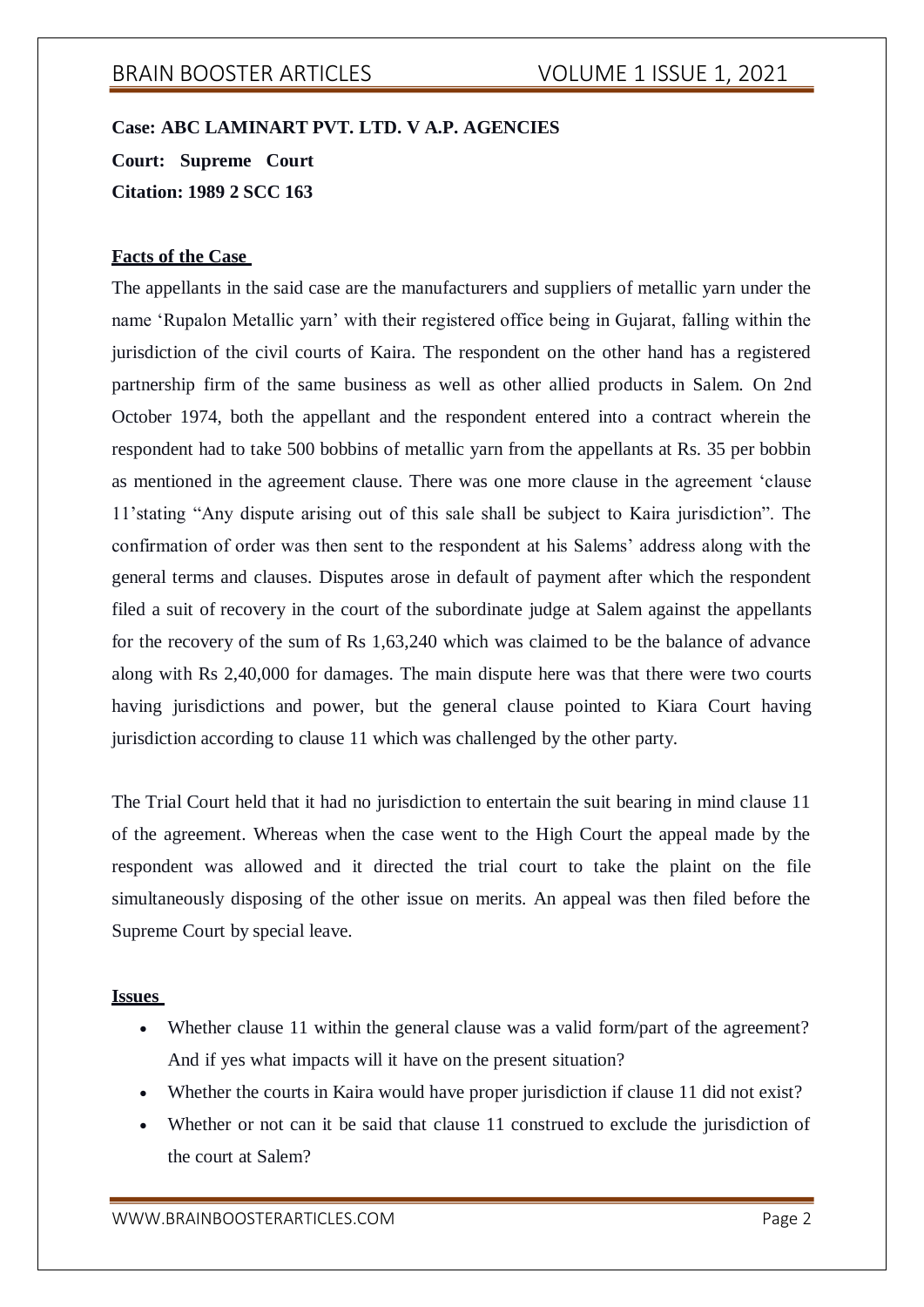Whether or not the fact that the cause of action arose in Salem led to Salem having valid jurisdiction?

#### **Judgment**

The aforementioned issues were dealt with individually by the court on a sequential basis. Where for the first part of the first issue it is a fact that a contract is valid only if both parties agree to it. Through the evidence collected here noted that the Respondent duly acknowledged the receipt of their order along with the terms and conditions when posted to Respondent's address hence making clause 11 the valid part of the agreement. And since the contract is valid the respondent now can't deny its existence. Moving towards the second part of the issue which concerns Section 28 of ICA which states that if any agreement restricts either of the party from enforcing his rights under a contract by the usual legal proceedings is said to be void. Two exceptions have been recognized under the same 1) Contracts where arbitration has to be referred 2) where parties agree to a proper jurisdiction to which disputes in respect of the contract shall be subjected to and not other jurisdiction though proper. The court recognized that the present case falls under the exception and hence it does not violate S28. Now section 23of ICA states that any contract where the object or the consideration is unlawful contract would be rendered void essentially rephrasing the proverb 'ex dolo malo non-oritur actio'. Since the parties had the power to mutually agree and vest jurisdiction to a particular proper court, the agreement did not exhaust all the jurisdiction and hence it was not violating the public policy part and section 23.

The court then went on to discuss the cause of action in detail defining it as a bundle of facts, which if at all proved, gives a right to relief to the plaintiff against the defendant. Requirements – it must include any act done by the defendant as there can accrue no cause of action without such an act. Though it's not restricted to actual infringements of the right, it includes all material facts which constitute this right in the first place for the plaintiff to obtain a decree. In the current case, the acceptance was communicated in Kiara and as communication of acceptance happened there it gave rise to a cause of action according to the definition above discussed, and hence Kiara courts will have the jurisdiction. Whereas in the breach and damages suit the cause of action arises at the place of the performance of the contract and where the breach occurred. The performance was complete, the appellant had filed a suit for damages, and because the suit wrt breach could also be filed where the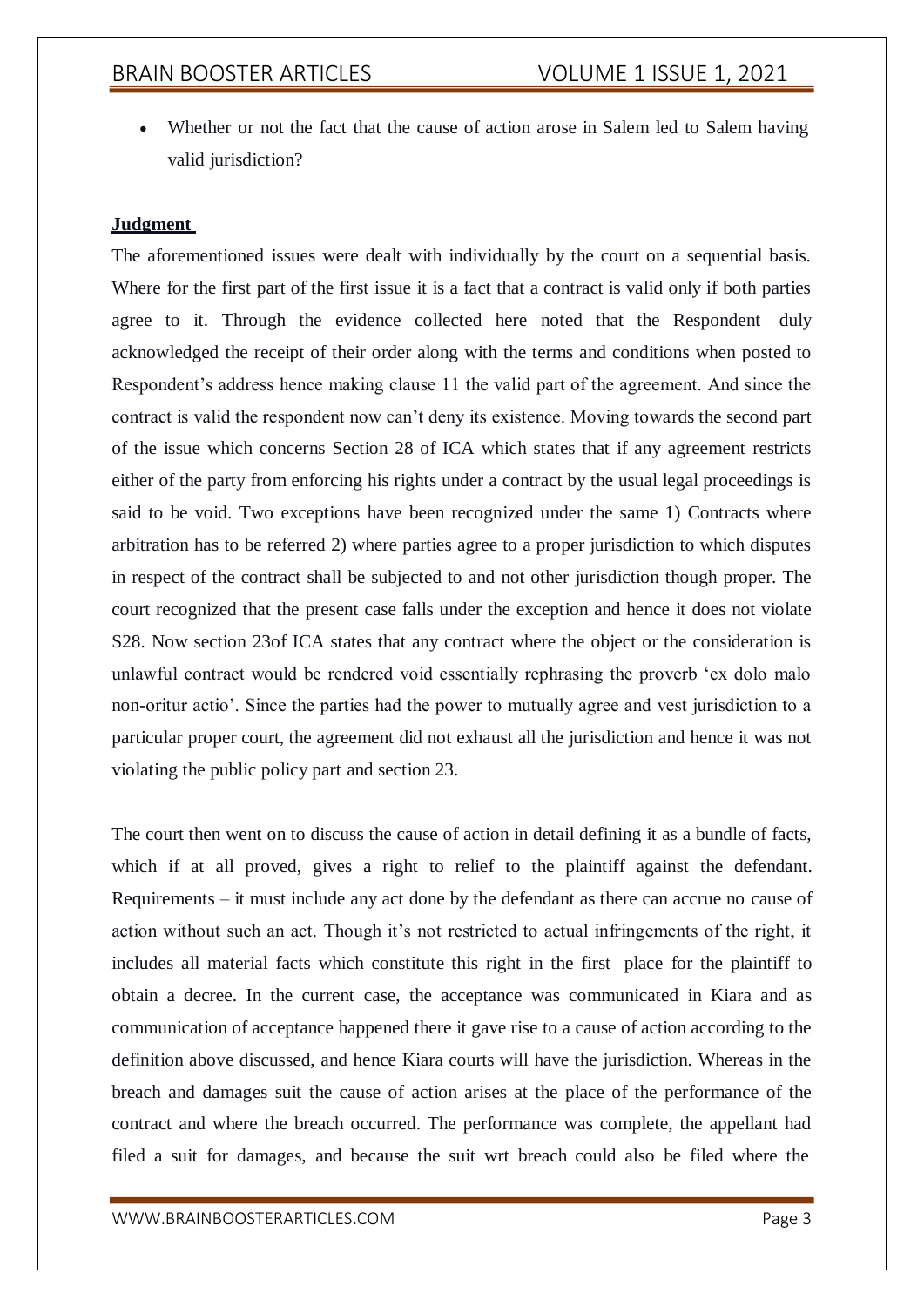## BRAIN BOOSTER ARTICLES VOLUME 1 ISSUE 1, 2021

contract should have been performed therefore the court of Salem also had the jurisdiction in the present scenario. This concludes that Kiara and Salem's courts have the jurisdiction.

The bench said, "so long as the parties to a contract do not oust the jurisdiction of all the courts which would otherwise have jurisdiction to decide the cause of action under the law it cannot be said that the parties have by their contract ousted the jurisdiction of the court." It also said that if there are multiple jurisdictions and parties together agree to choose one of them and not the other then it won't count as a total ouster of jurisdiction and also it won't go against the public policy. Whereas if the court otherwise wouldn't have the proper jurisdiction then it goes against the public policy and hence void.

They cited various judgments, *S Manuel Raj & Co. v J.Manila& Co.*where it was said that if there's an inclusion of any such statements as"subject to Madras Jurisdiction" it would imply that the contract meant to exclude the other jurisdiction and hence would give sole jurisdiction to one court only. In *Sri Rajendra Mills* it was held that in circumstances where two courts have the jurisdiction, both parties by an agreement can waive their right and choose any court which has proper jurisdiction regardless of a clause. *Hakam Singh v Gammon India ltd.* ruled that parties cannot confer a court's jurisdiction which it originally does not possess merely by an agreement. *Nanak Chand Shadhurain*held on the lines of these judgments that if there are multiple jurisdictions and parties by way of contract vest jurisdiction to anyone out of them then such an agreement will not go against S.23 and S.28 and hence be valid. **M.P. Thakkar J** in *Snehalkumar Sarabhai* issued a word caution that "Ouster clause could operate as an estoppel to the parties, but it can't tie the hands of the court and denude it of the powers to do justice."

It was held by the Supreme Court in the current case that making the contract was the cause of action as explained above and hence a suit could be filed at Kiara even otherwise. As the yarn was delivered at Salem the contract was performed there therefore Salem would have a connecting factor to possess jurisdiction. Now if clause 11 excludes one out of the two it cannot be said to be absolutely ousting of a jurisdiction simultaneously not rupturing S23 and S28 of ICA hence valid. The question focused was whether it can be construed to exclude the jurisdiction of Salem. The court held that clause 11 ex facie did not include any exclusionary words like 'exclusive', 'alone', 'only', and the like. So, can we apply *'expressio unius est*